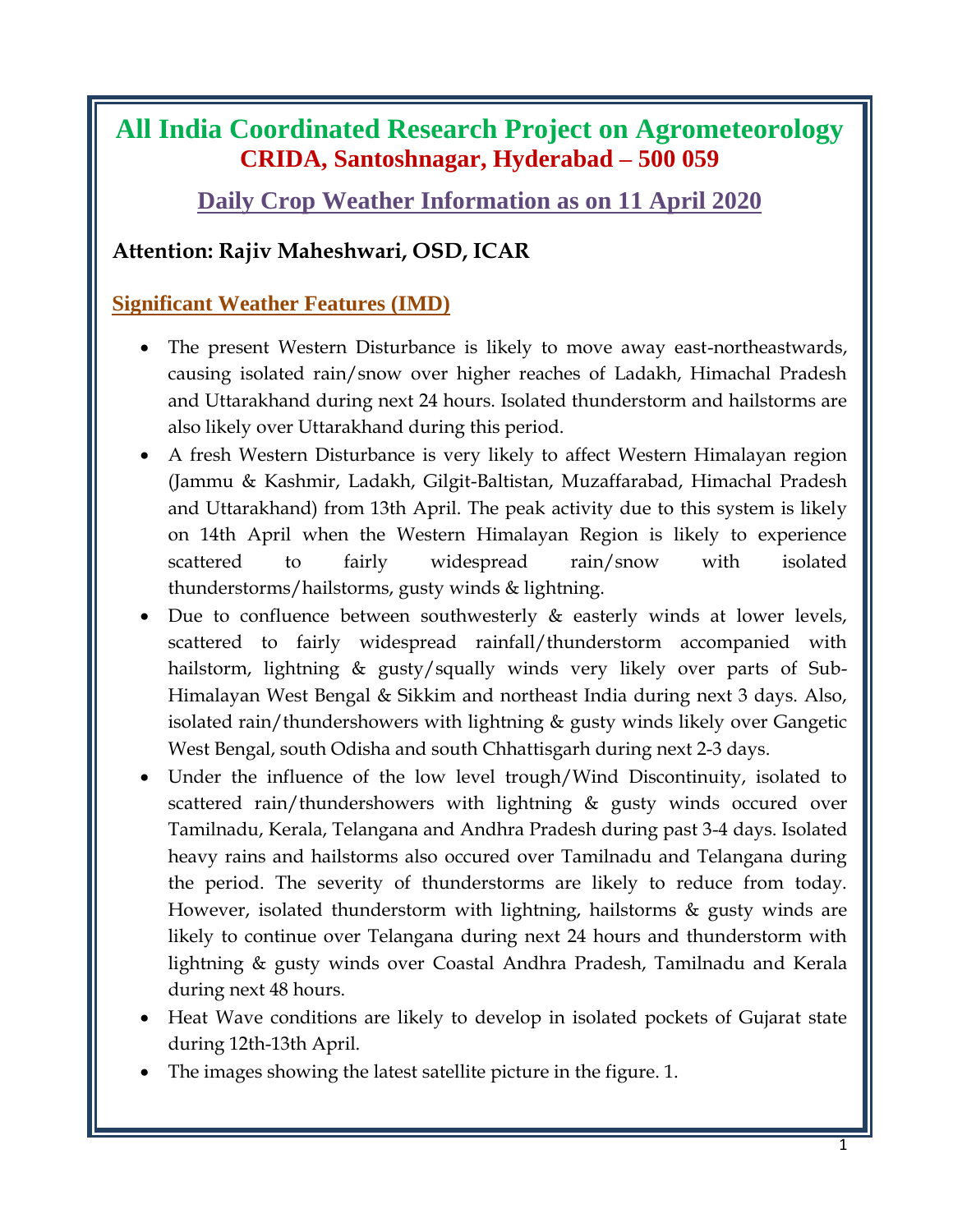#### **Main Weather Observations (IMD)**

- Rain/Thundershowers observed (from 0830 hours IST of yesterday to 0830 hours IST of today): at most places over Sub-Himalayan West Bengal & Sikkim; at many places over Jammu & Kashmir, Ladakh, Gilgit-Baltistan, Muzaffarabad, Arunachal Pradesh, Assam & Meghalaya and Tamil Nadu, Puducherry & Karaikal; at a few places over Coastal Andhra Pradesh & Yanam, Rayalaseema, South Interior Karnataka and Kerala & Mahe and at isolated places over Nagaland, Manipur, Mizoram & Tripura, Chhattisgarh, Telangana and Andaman & Nicobar Islands.
- Heavy rainfall occured at isolated places in Tamil Nadu and Coastal Andhra Pradesh.
- Thunderstorm observed (from 1730 hours IST of yesterday to 0830 hours IST of today): at isolated places over Assam & Meghalaya, Sub-Himalayan West Bengal & Sikkim, Chhattisgarh, Telangana, Rayalaseema and Tamil Nadu, Puducherry & Karaikal.
- Maximum Temperature Departures as on 09-04-2020: Maximum temperature were appreciably above normal (3.1°C to 5.0°C) at isolated places over Assam, Meghalaya, ; above normal (1.6°C to 3.0°C) at many places over Tamil Nadu, Lakshadweep; at a few places over Jammu & Kashmir, Ladakh, Gilgit, Baltistan and at isolated places over West Rajasthan. They were appreciably below normal (-3.1°C to -5.0°C) at isolated places over Haryana, Chandigarh & Delhi and north Odisha; below normal (-1.6°C to -3.0°C) at a few places over Punjab and Chhattisgarh and at isolated places over Saurashtra, East Madhya Pradesh and Madhya Maharashtra and near normal over rest parts of the country. Yesterday, the highest maximum temperature of 41.3°C was reported at Akola (Vidharbha).
- Minimum Temperature Departures as on 10-04-2020: Minimum temperatures are appreciably above normal (3.1°C to 5.0°C) at a few places over West Rajasthan and Jammu & Kashmir, Ladakh, Gilgit-Baltistan, Muzaffarabad; above normal (1.6°C to 3.0°C) at many places over Gujarat region; at isolated places over East Rajasthan, Himachal Pradesh, Saurashtra & Kutch and Madhya Maharashtra. They are appreciably below normal  $(-3.1^{\circ}C)$  to  $-5.0^{\circ}C$  at a few places over Rayalaseema; at isolated places over East Uttar Pradesh and Coastal Andhra Pradesh & Yanam; below normal (-1.6°C to -3.0°C) at most places over Telangana; at many places over Haryana, Chandigarh & Delhi and Sub-Himalayan West Bengal & Sikkim; a few places over Madhya Pradesh, Vidarbha, Chhattisgarh, Odisha, Bihar, South Interior Karnataka and Tamil nadu, Puducherry & Karaikal; at isolated places over Assam & Meghalaya and near normal over rest parts of the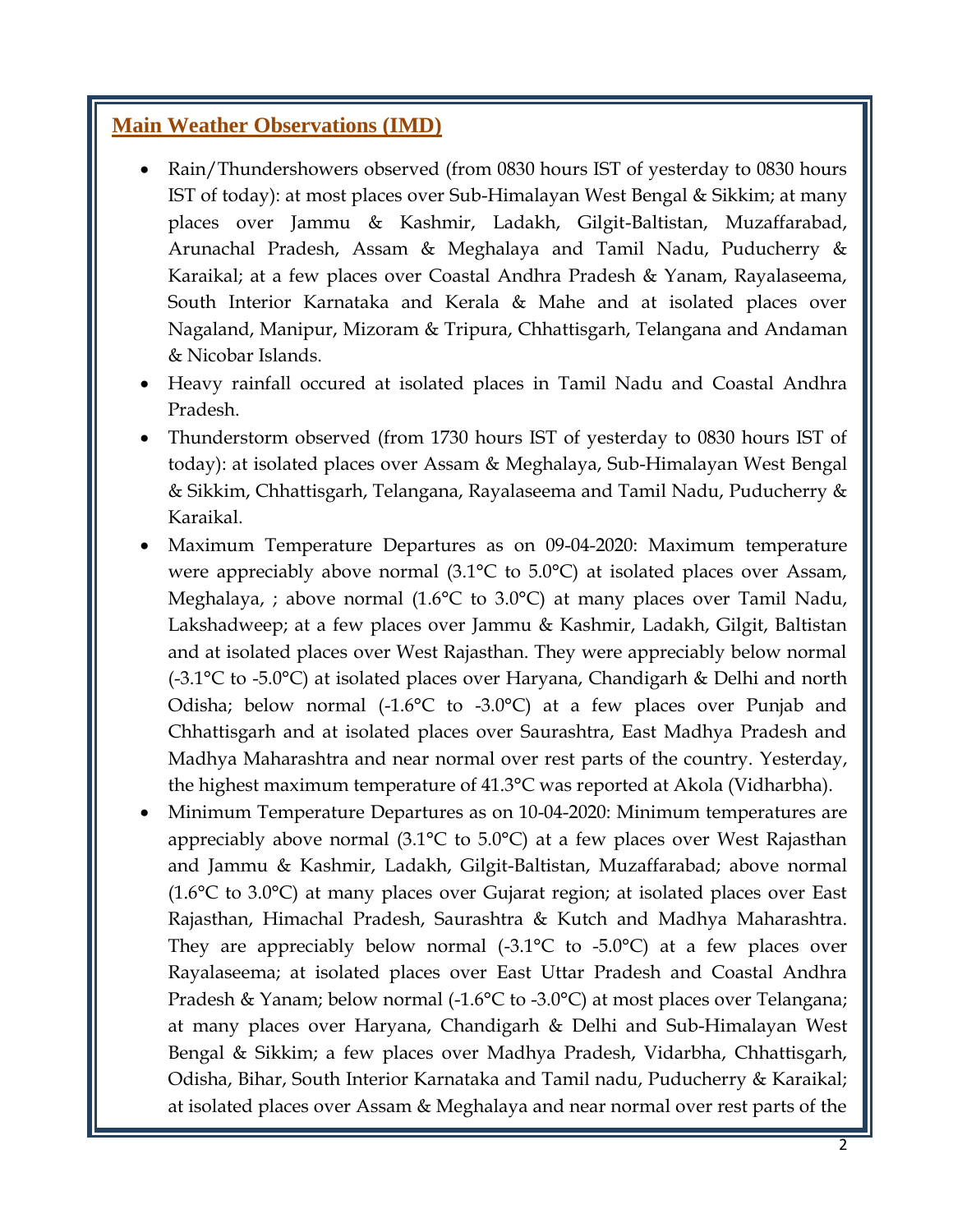country. The lowest minimum temperature of 14.8°C recorded at Karnal (Haryana) over plains of the country.

#### **Weather Warning during the next 5 days (IMD)**

- 10 April (Day 1): Thunderstorm accompanied with lightning, hail & gusty winds (speed reaching 30-40 kmph) very likely at isolated places over Uttarakhand, Sub-Himalayan West Bengal & Sikkim and Telangana; with lightning & gusty winds (speed reaching 30-40 kmph) at isolated places over Tamil Nadu, Puducherry & Karaikal, Coastal Andhra Pradesh & Yanam, Odisha, Arunachal Pradesh, Assam & Meghalaya and Nagaland, Manipur, Mizoram & Tripura and with lightning at isolated places over Gangetic West Bengal, Vidarbha, Chhattisgarh, Marathawada, Madhya Maharashtra, Kerala & Mahe, Rayalaseema and Karnataka.
- 11 April (Day 2): Thunderstorm accompanied with lightning & squall (speed reaching 50-60 kmph) very likely at isolated places over Assam & Meghalaya. Thunderstorm accompanied with lightning, hail & gusty winds (speed reaching 30-40 kmph) very likely at isolated places over Arunachal Pradesh and Nagaland, Manipur, Mizoram & Tripura; with lightning & gusty winds (speed reaching 30- 40 kmph) at isolated places over Sub-Himalayan West Bengal & Sikkim and with lightning at isolated places over Kerala & Mahe, Coastal Andhra Pradesh & Yanam, Telangana, Bihar, Odisha, Marathawada and Madhya Maharashtra.
- 12 April (Day 3): Thunderstorm accompanied with lightning, hail & gusty winds (speed reaching 30-40 kmph) very likely at isolated places over Assam & Meghalaya and Nagaland, Manipur, Mizoram & Tripura. Thunderstorm accompanied with lightning likely at isolated places over Arunachal Pradesh, Marathwada and Madhya Maharashtra. Heat Wave conditions very likely in isolated pockets over Saurashtra & Kutch.
- 13 April (Day 4): Thunderstorm accompanied with lightning & gusty winds (speed reaching 30- 40 kmph) likely at isolated places over Telangana and with lightning at isolated places over Assam & Meghalaya, Nagaland, Manipur, Mizoram & Tripura, Uttar Pradesh, Haryana, Chandigarh & Delhi, Punjab, Vidarbha and East Madhya Pradesh. Heat Wave conditions likely in isolated pockets over Gujarat state.
- 14 April (Day 5): Thunderstorm accompanied with lightning, hail & gusty winds (speed reaching 30-40 kmph) likely at isolated places over Jammu & Kashmir, Ladakh, Gilgit-Baltistan, Muzaffarabad, Himachal Pradesh and Uttarakhand; with lightning & gusty winds (speed reaching 30-40 kmph) at isolated places over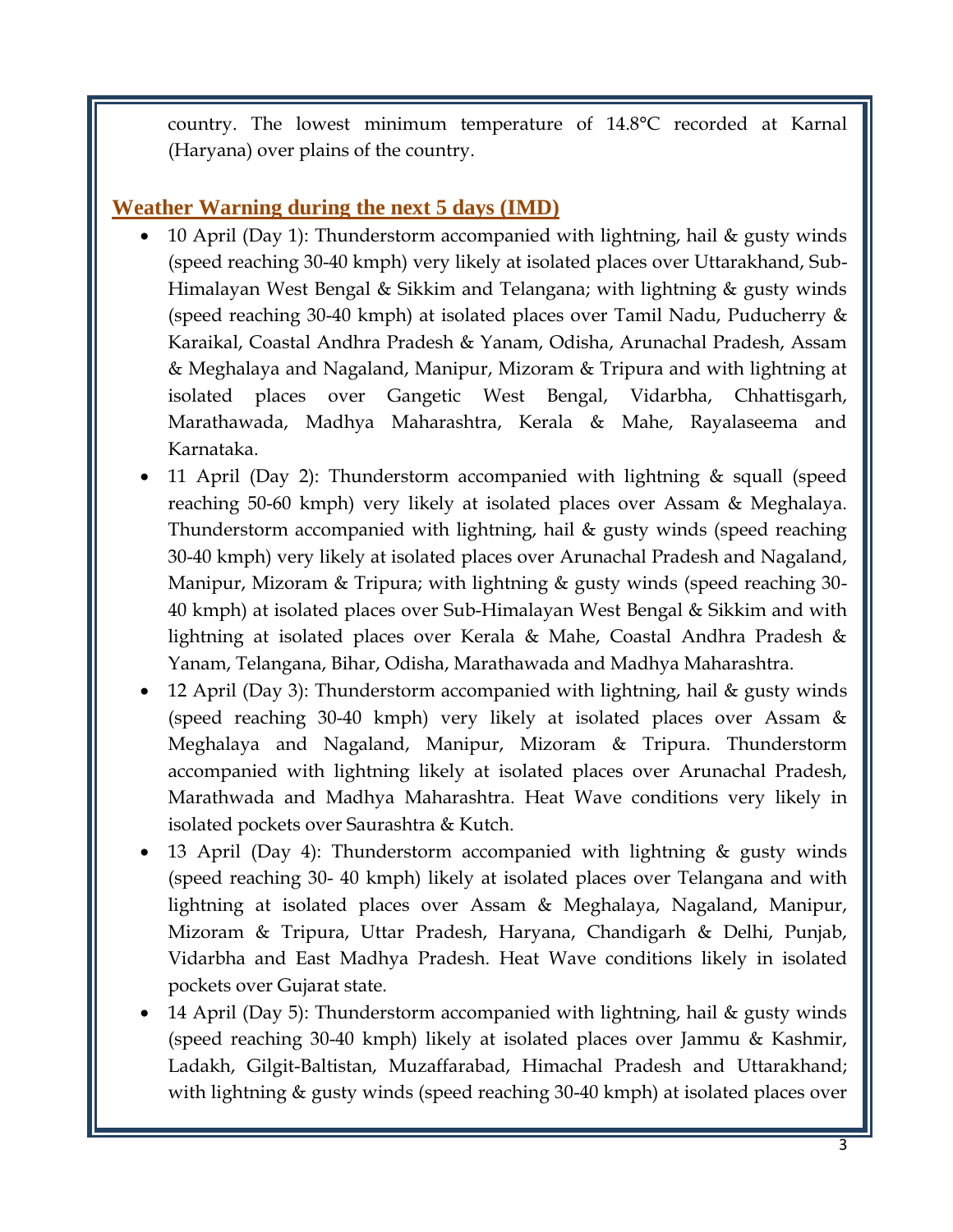south Chhattisgarh, Sub-Himalayan West Bengal & Sikkim, Odisha, Arunachal Pradesh, Assam & Meghalaya, Telangana and Coastal Andhra Pradesh & Yanam and with lightning at isolated places over Vidarbha, Punjab, Haryana, Chandigarh & Delhi, Gangetic West Bengal, Bihar and Jharkhand.

• The weather outlook for seven days *i.e.*, 10 to 18 April 2020 forecasted (Provided by Real-Time Weather Forecasts from NOAA/NCEP collected from http://monsoondata.org/wx2/) rain/thundershower may occur over Some parts of Extreme northern parts of India. (Fig. 2).

## **Agricultural activities (AICRPAM-CRIDA) Himachal pradesh**

## **Weather condition:**

The maximum and minimum temperature ranged between 21.0 to 24.5 °C and 6.5 to 11.0 °C which was below normal by 0.1 to 2.3  $\degree$ C and 1.4 to 5.8  $\degree$ C, respectively. 10.8 mm rainfall was receiveds during the week against the normal of 16.2 mm. The relative humidity varied between 39-80% and sunshine hours between 1.5-11 hrs/day with variable sky conditions (Octa 2-8). The evaporation rate varied 1.8-4.4 mm per day.

#### **Contingency measure:**

- RABI CROPS: Farmers are advised for harvesting of the matured mustard when 75-80 percent of the pods (Siliqua) turn parchment brown in colour is the right time for harvest. Over mature crop cause loss of grains due to scattering. Attack of painted bug more if crop is kept in the field for long time after harvest. Harvesting of timely sown wheat crop is advised in lower regions. Harvested crops should be properly tied to avoid being carried away by winds. Adequate drying of harvested grains before storage should be done.
- FODDER CROPS: Advised to sow in March chari and bajra for summer green fodder. Spray glyphosate 1% solutions in the grasslands/pastures having lantana bushes with 2-3 leaves stage.
- PULSES: In lower regions sowing of green gram and black gram can be done in second fortnight of March Pod borer in the gram crop, installation of Pheromone trap @ 3-4 traps per acre is advised if flowering has reached 10-15%. T shaped bird perches in and around crop field to be installed for controlling insect population.
- VEGETABLE CROPS: Rainfall expected Skip irrigation in Vegetables .Installation of bird perches in tomato crop is advised to control fruit borer insect.
- ONION: In onion crop against attack of thrips Spraying of Carbaryl @ 2 grams per litre of water with sticky material (Tipol 1.0 gram /litre) is advised. Purple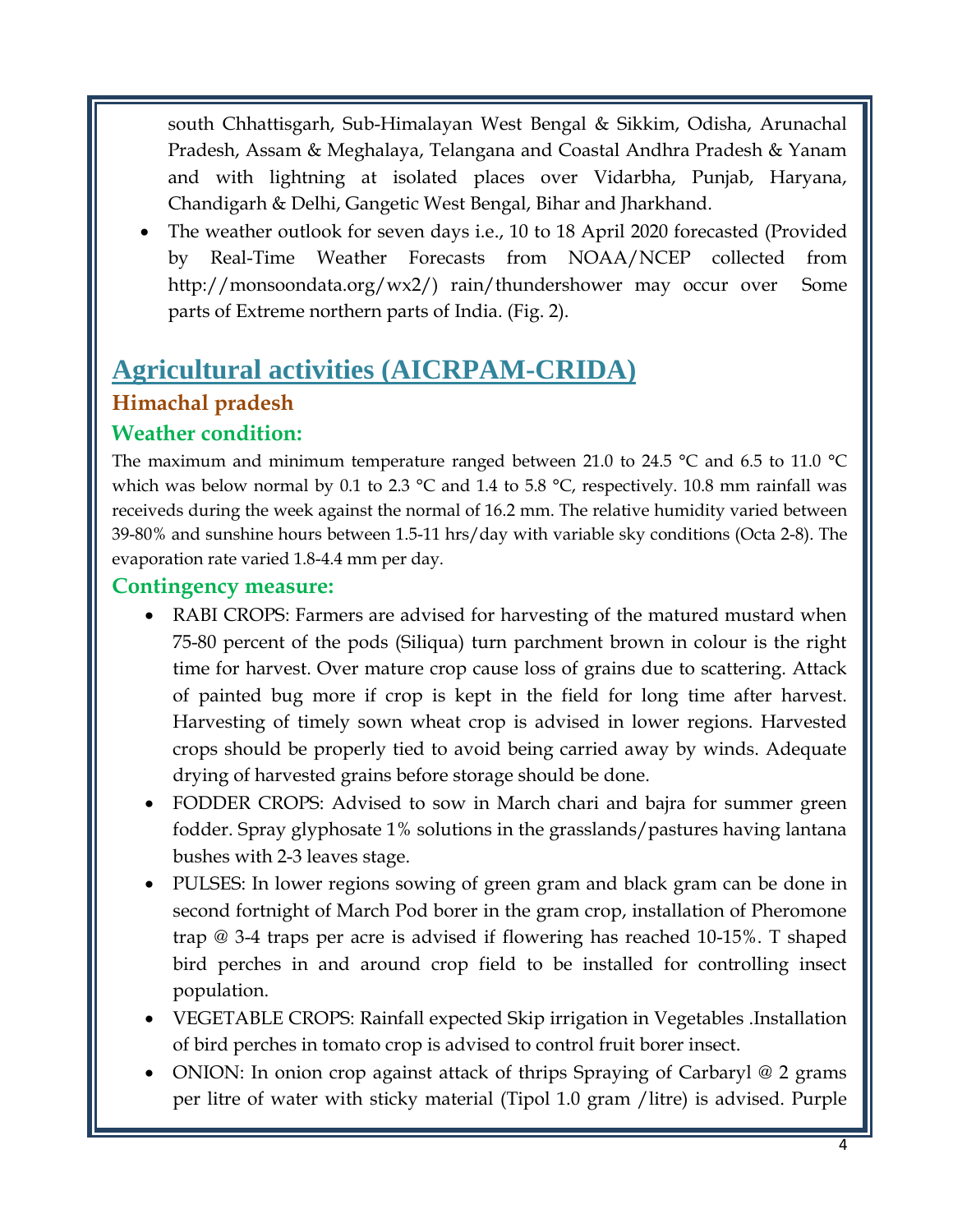blotch is expected for control spraying of Diethane M - 45 @ 3 grams per litre of water with sticky material (Tipol 1.0 gram /litre) advised. Onion crop against attack of thrips. Spraying of Carbaryl @ 2 gram/ litre of water with sticky material (Tipol 1.0 gram /litre) is advised.

- OTHER VEGETABLES: Sowing of French bean, cluster bean, summer radish is advised.
- POTATO: Infection of blight may occur in potato and tomato. Constant monitoring is advised. If symptoms appears then spray of Carbandizam @ 1.0 gm / litre of water or Dithane-M-45 @ 2.0 gm / litre of water is recommended.
- POLY HOUSE AGRICULTURE: It is optimum time for sowing of cole crops in polyhouses. It is optimum time for nursery sowing of Tomato, Brinjal, chillies and capsicum crops in poly house. Cucurbits plantation may be done in polytubes under the polyhouse.
- TEA: Apply fertilizers @ 18 kg ammonium sulphate, 22 kg Single super phosphate (SSP) and 3 kg Muriate of potash (MOP) per kanal area. The large trees causing shadow may be lopped so that enough sunshine can be received by tea plants.
- LIVESTOCK: Do not allow the water to stagnate in the cow shed. Ensure cleanliness in cows having advanced pregnancy to avoid mastitis. Monitor the animals for FMD and advised Vaccination. Ecto-parasite attack is expected in this weather for control spary Butox @ 2ml per litre in cowshed Give mixture of hay & green fodder.
- MUSHROOMS: Maintain room temperature 18-22°C and relative humidity around 85 per cent for successful cultivation. Fungal Disease: Bavistin @ 0.05%.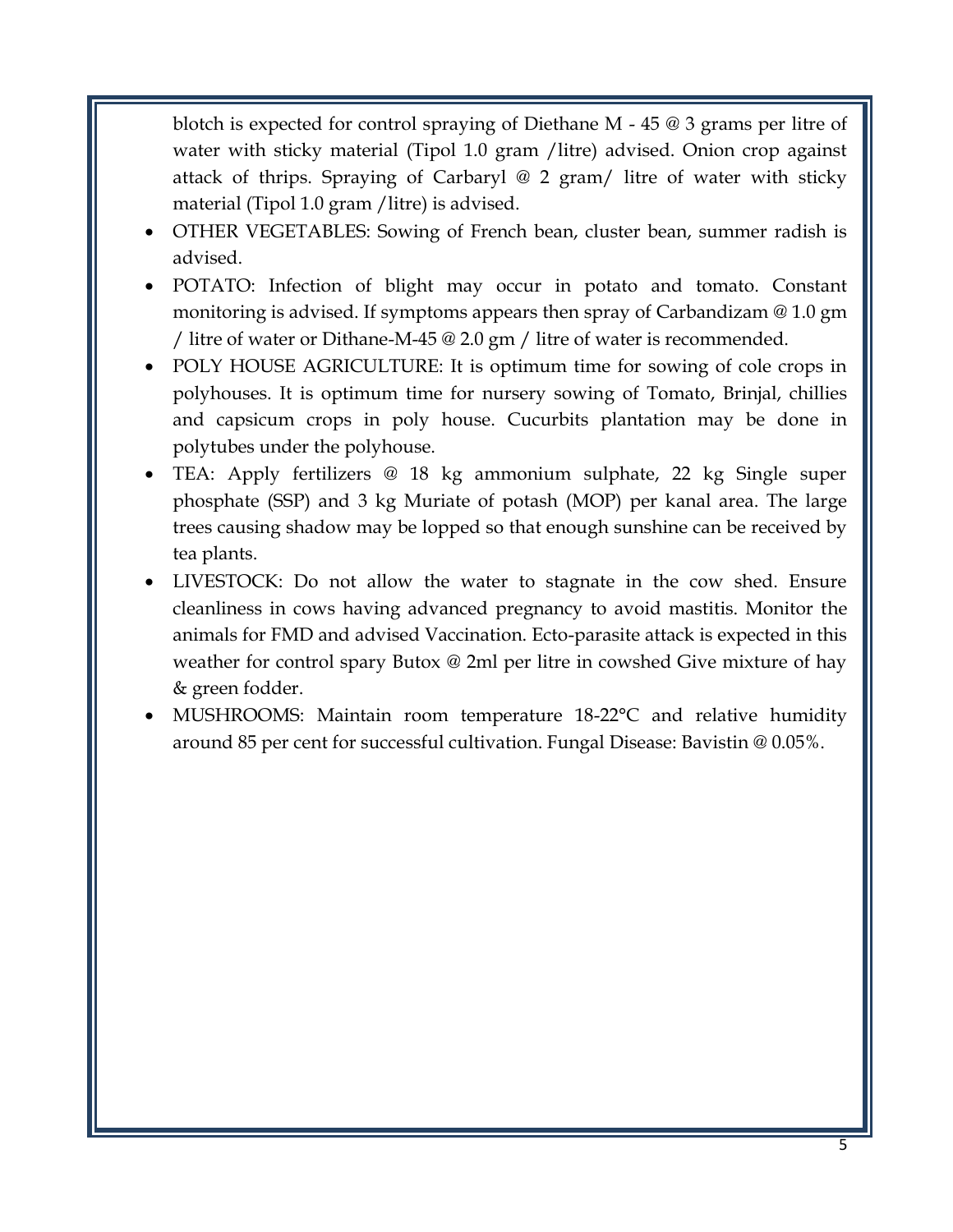

**IMD).**